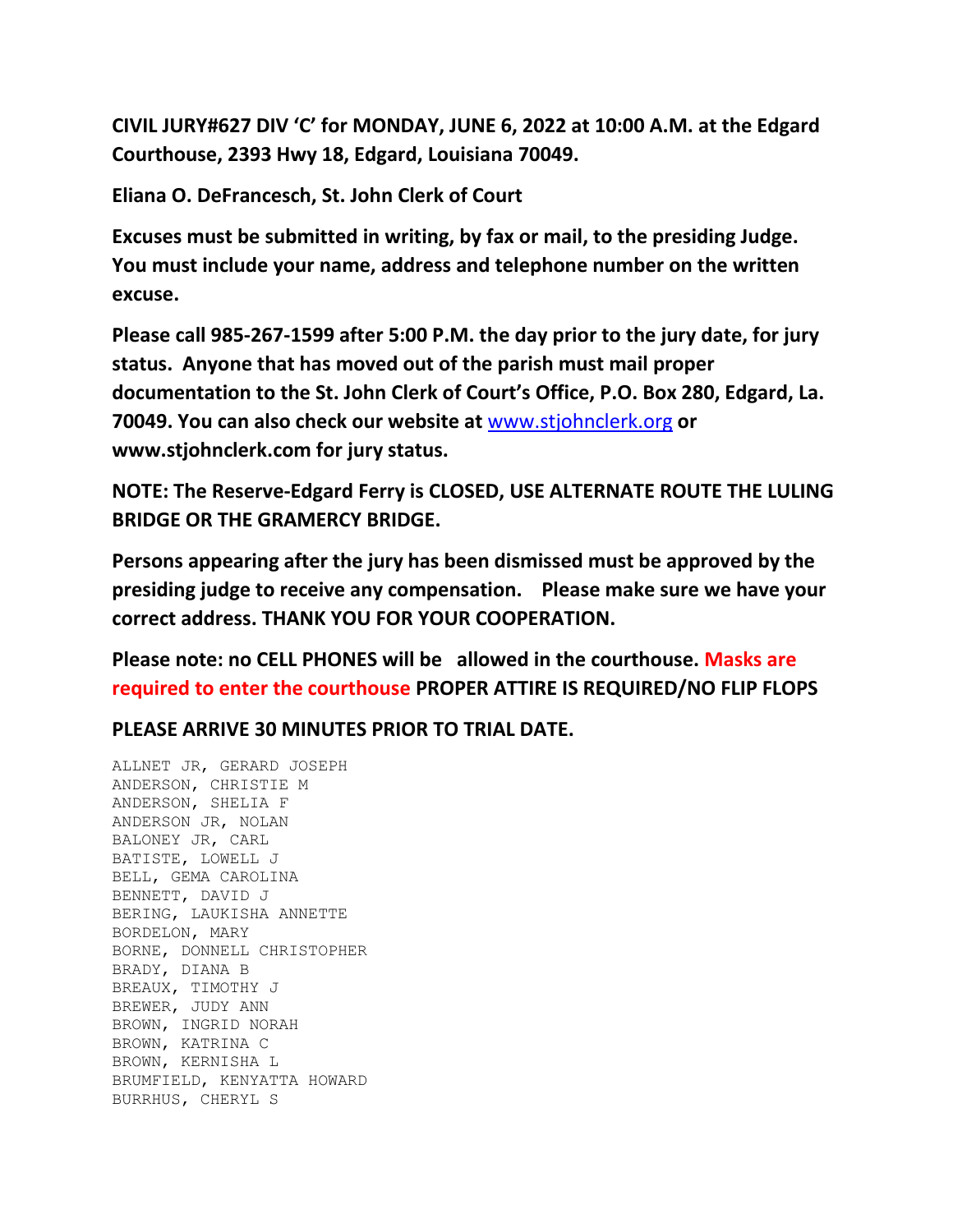CABLE, DAVID W CHATMAN, JERVONDA MARIE CLARK, PEGGY JEAN CLARK III, GREGORY CLIFT, DEVIN WAYNE COLEMAN, MARVA C COLLINS, SHANTRA SARAH CONNER, JIMMY RAY CORDON, EVA MARINA COVINGTON, PEGGY JO R DAILY, YVETTE B DAVIS, CLARITA DIAZ, CARLOS ROBERTO DOBSON, ROCHELLE KELLY DUCOTE, VALERIE DAIRE DUGAS, CYNTHIA ELIZABETH DUHE, KYLAN LE'JON DUHE, TIFFANY TOLER EDWARDS, EVELYN M EDWARDS, Y ANNIKA ANJANE FANTO, ALICE E FAUCHEUX, ANNA HERNANDEZ FLEURY, DOMINIQUE FOBB, ROSETTA FRANCIS, TANYA MICHELLE FREESE, CONNIE JO FRONTIN, STACEY WARREN GARRETT, WARREN W GORDON, TYRAN AMONE GRAVES, KEVIN L GREEN, JULIUS ANTHONY GROVER, RIANDRA LEVET GURDIAN, MARCELO MARTIN HAMILTON, ALAZA LUMAR HARBOR, KAREN F HARRELL, CHARLEESHA ROQUANDA HARRIS, BRYMAN HARRIS, CHANTZ DARBIN HARRIS, RENEE YVETTE HAYDEL, BLAKE MICHAEL HERBERT, DEIRDRA B HILLIARD, CATINA CHARLENE HOLLINS, REGINA MARIE HOLMES, KHRISTOPHER HOUSTON, RYAN LEE HOUSTON, TAMMY Y HUTCHINSON, TATANISHA N JACKSON, BRUCE JACKSON, CYNTHIA G JACOB, SANDRA R JOHNSON, TASHELL JONES, TIMMY JOSEPH JOSEPH, TREY LABAT, DEBRA ANN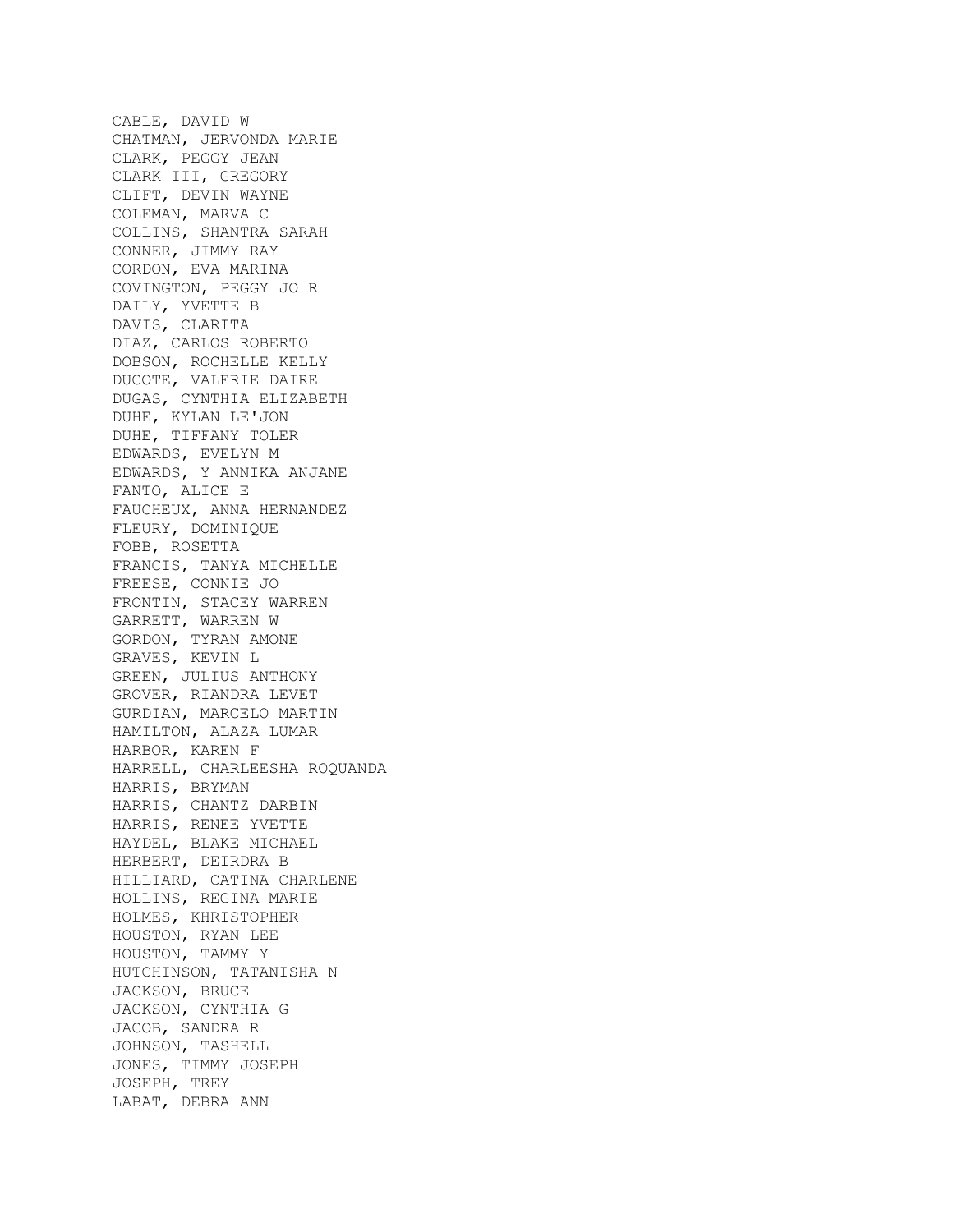LAGRANGE, MIGUEL ANTHONY LAMBERT, SADIE MARIE LANDRY, KIM L LANE, STEPHEN RENE JR LENNIX, WARREN LILIEDAHL, MIKELA LIPPS, ANGELA M LIRETTE, PAUL MICHAEL LOHMAN, PATRICK WAYNE LOUIS, AOPA C LUNDBERG, ASHLEY BROOK MARCELL SR, DAMEIUM LACHARLES MARTIN, AUSTIN THOMAS MASON, NYCOLE AMELIA MASON, TAQUANA L MATTHEWS, KENNETH MCCOY, MARISA MCWHORTER, CHELSEY JORDAN MENDEZ, BLANCA G MEYER, RYAN MICHAEL MOLLERE, COLTON LAWERENCE MONICA, LINDSEY LACHNEY MOORE, OTIS MORGAN, TERIAN TERRELLE MORRIS, JARLAI TIERA MURPHY, JAMES MURPHY, MARK NETTLES, IRIELLE NICHOLAS, RONATA CHARON NOEL, MADISON J ORY, JUSTIN MARTIN OUBRE, SHEILA M PATEL, PUSHPA PERILLOUX, CHAD J PERRILLOUX, BURNELL J PHILLIP JR, AMOUS PIERCE, DAVID SHANE PORTILLO, HEATHER MARIE PRESTON, KASHANDRA KESHAWN PULLEY II, GREGORY ANTHONY RAINEY, JOHN F REMONDET, TIMOTHY J RILEY, SABRINA DANIELLE RIVERA SR, LUIS RIVERS JR, IRVIN R ROBERTSON, EIMOND JAMAR ROBERTSON, PAULINE RODRIGUEZ, ALEJANDRA SANDERS, EBONY YVONNE SIGNAL, CAROLINE SMITH, AMBER LYNN SMITH, PRECIOUS SMITH, SUZANNE L SMOTHERS, CATINA JONES